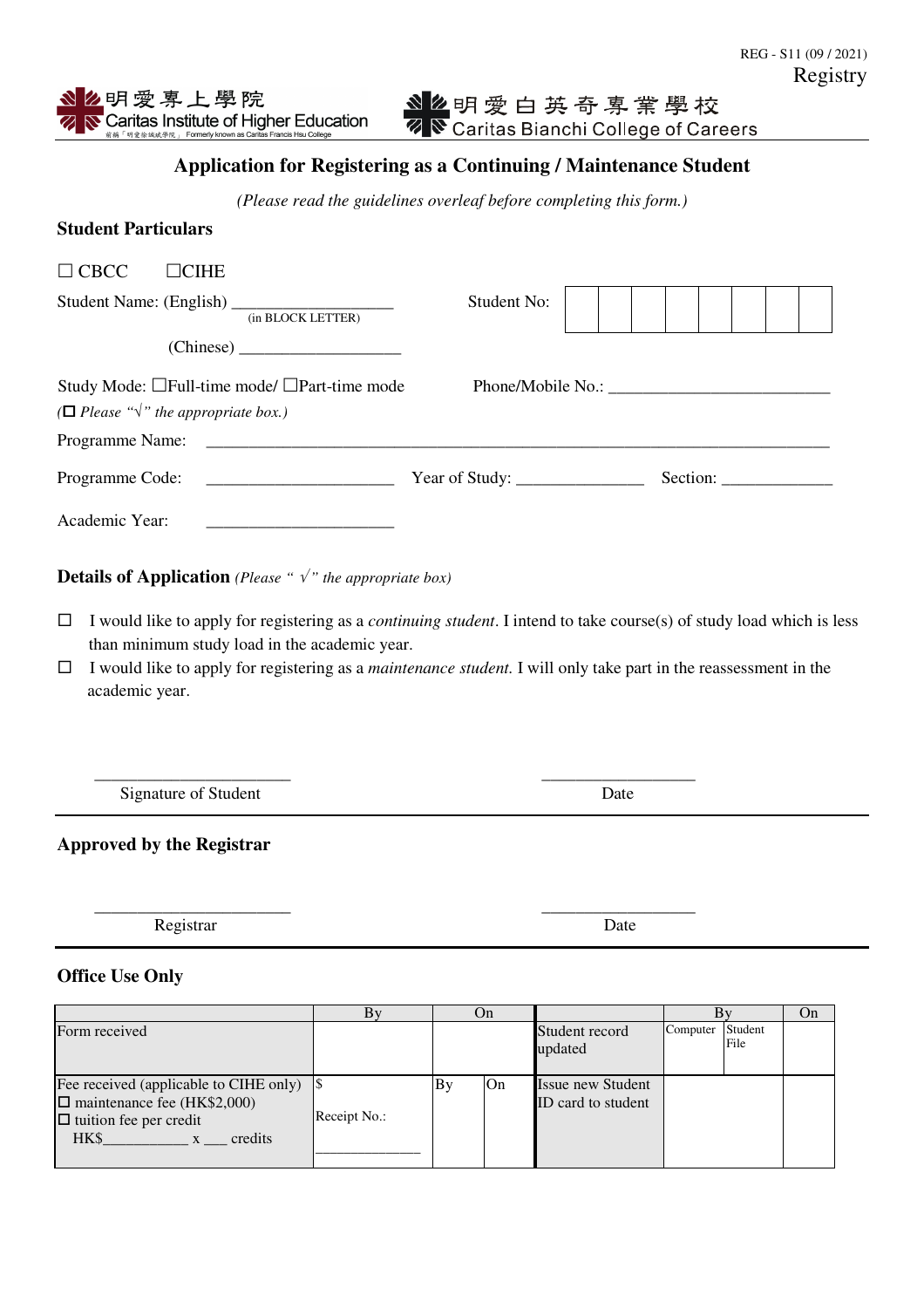#### **Guidelines on Application**

- 1. Students who apply for registering as a continuing student are required to return the completed application form, together with the duly completed Student Registration Form to the Registry **by email** to registry@cihe.edu.hk or **in person** to the Registry at Tseung Kwan O Campus on the date specified by the Registry. Payment advice of tuition fee will be issued by the Finance and Estates Office accordingly.
- 2. Students who apply for registering as maintenance students should return the completed application form to the Registry **by email** to registry@cihe.edu.hk or **in person** to the Registry at Tseung Kwan O Campus on the date specified by the Registry. Payment advice of tuition fee will be issued by the Finance and Estates Office accordingly.
- 3. The Registry will not process the application unless the course enrolment in the Student Registration Form **has been endorsed by the Programme Leader / Lecturer / Academic Head concerned**.
- 4. A student who is registered as a continuing student **should enrol all the courses he / she needs to take at the time of registration before the commencement of the First Semester**. He / She is normally **not eligible for adding of courses.** Only under very special circumstances will adding of course(s) be allowed in the Second Semester. Such an application should be made in writing to the Registrar and will be sent to the Department concerned for consideration. A student approved of adding course(s) in the Second Semester is required to complete the procedures for adding course(s) and to pay the requisite credit fee. **In any event, such students are not eligible for dropping of course(s).**
- 5. Students who wish to apply for **exemption from Academic Regulations** (e.g. retaking a course which they have passed, taking a course and its pre-requisite in the same semester, etc.) **should apply to their Head of Department in writing on the registration day and must get his / her approval before enrolling in the course(s) concerned.** Otherwise, no refund of fees will be made if they are found to have enrolled in any courses which they are not allowed to take.
- 6. Students should familiarize themselves with the Academic Regulations governing the maximum length of study.
- 7. A new Student Identity Card will be issued to registered students in due course. Please check the timing for collection of card from the Registry's notice board on a later date.
- 8. Personal data provided in this form will be treated in strict confidence and will be used by the Institute / College for checking of records only.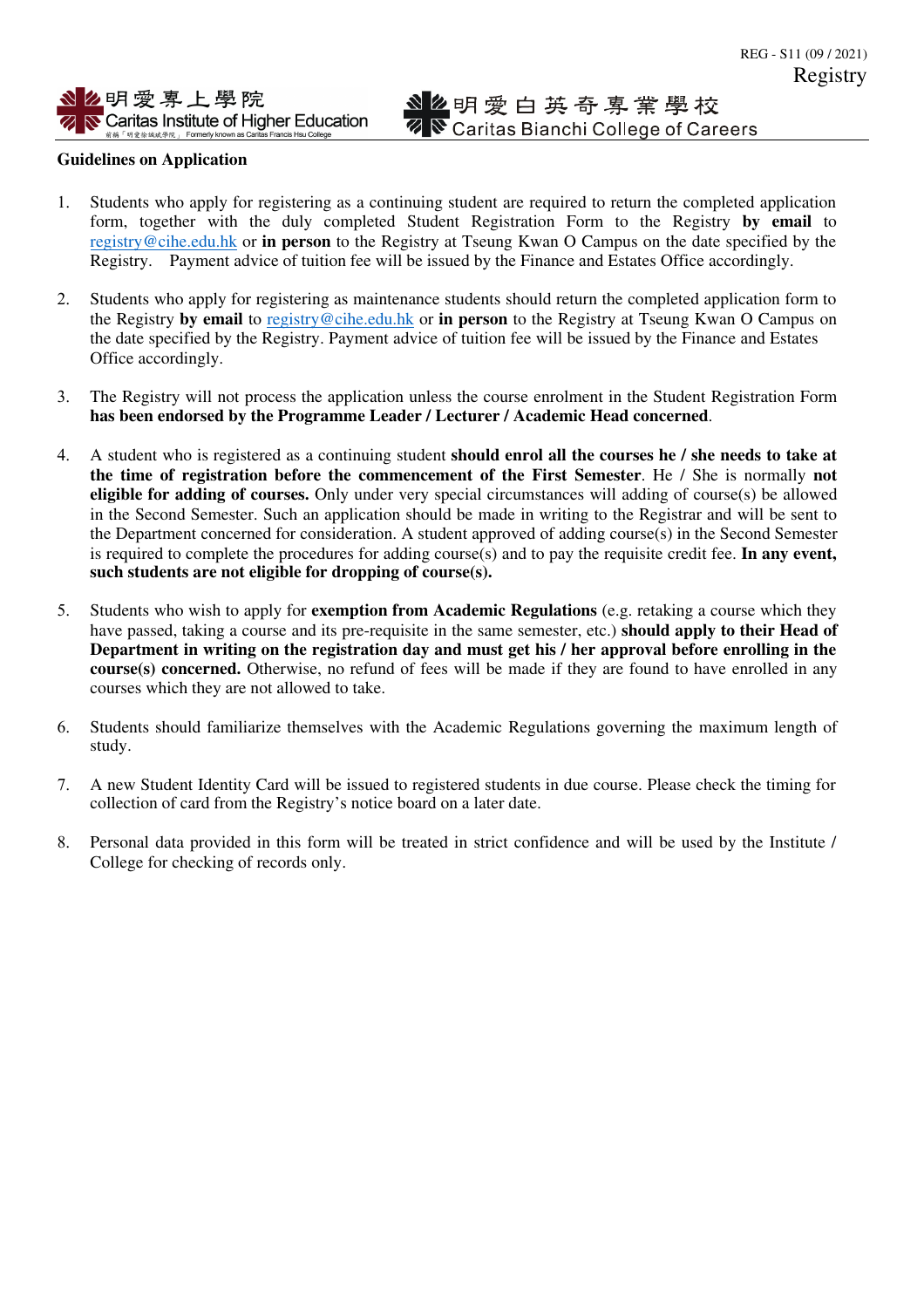

| Year: |  |
|-------|--|
|       |  |

| Academic Year: 2021-2022 | Programme:         |      |             | Year: |  |
|--------------------------|--------------------|------|-------------|-------|--|
| Student ID:              | HKID/Passport No.: | Sex: | Study Mode: |       |  |
| Name:                    |                    |      | Telephone:  |       |  |
| Date of Birth:           | Nationality:       |      | Religion:   |       |  |
| Address:                 |                    |      |             |       |  |

Programme:

Former School:

| Course<br>Code | <b>Course Title</b>                                              | $Core^*$     | Credits Section | Pre-req<br>uisite# | Retake Course<br>(Code/Year) ** | Enrolment<br><b>Teacher's Initial</b> |
|----------------|------------------------------------------------------------------|--------------|-----------------|--------------------|---------------------------------|---------------------------------------|
|                |                                                                  |              |                 |                    |                                 |                                       |
|                |                                                                  |              |                 |                    |                                 |                                       |
|                |                                                                  |              |                 |                    |                                 |                                       |
|                |                                                                  |              |                 |                    |                                 |                                       |
|                |                                                                  |              |                 |                    |                                 |                                       |
|                |                                                                  |              |                 |                    |                                 |                                       |
|                |                                                                  |              |                 |                    |                                 |                                       |
|                |                                                                  |              |                 |                    |                                 |                                       |
|                |                                                                  |              |                 |                    |                                 |                                       |
|                |                                                                  |              |                 |                    |                                 |                                       |
|                |                                                                  |              |                 |                    |                                 |                                       |
|                |                                                                  |              |                 |                    |                                 |                                       |
|                |                                                                  |              |                 |                    |                                 |                                       |
|                |                                                                  |              |                 |                    |                                 |                                       |
|                |                                                                  |              |                 |                    |                                 |                                       |
|                |                                                                  |              |                 |                    |                                 |                                       |
|                | $\sim$ $\sim$ $\sim$ $\sim$ $\sim$ $\sim$ $\sim$<br>$\mathbf{r}$ | <b>Total</b> |                 |                    |                                 |                                       |

**Note: \*** Put 'Y' in the box if it is a core course.

Put 'Y' in the box if you have passed the pre-requisite of this course or put 'N' if you have not passed the pre-requisite of this course. **#** Put 'Nil' in the box if there is no pre-requisite for this course.

\*\* Put 'Y' in the box if it is a retake course or put 'N' if it is not. If your answer is 'Y', please also mention the course code and the academic year in which you first took the course.

**Student's Signature Date**